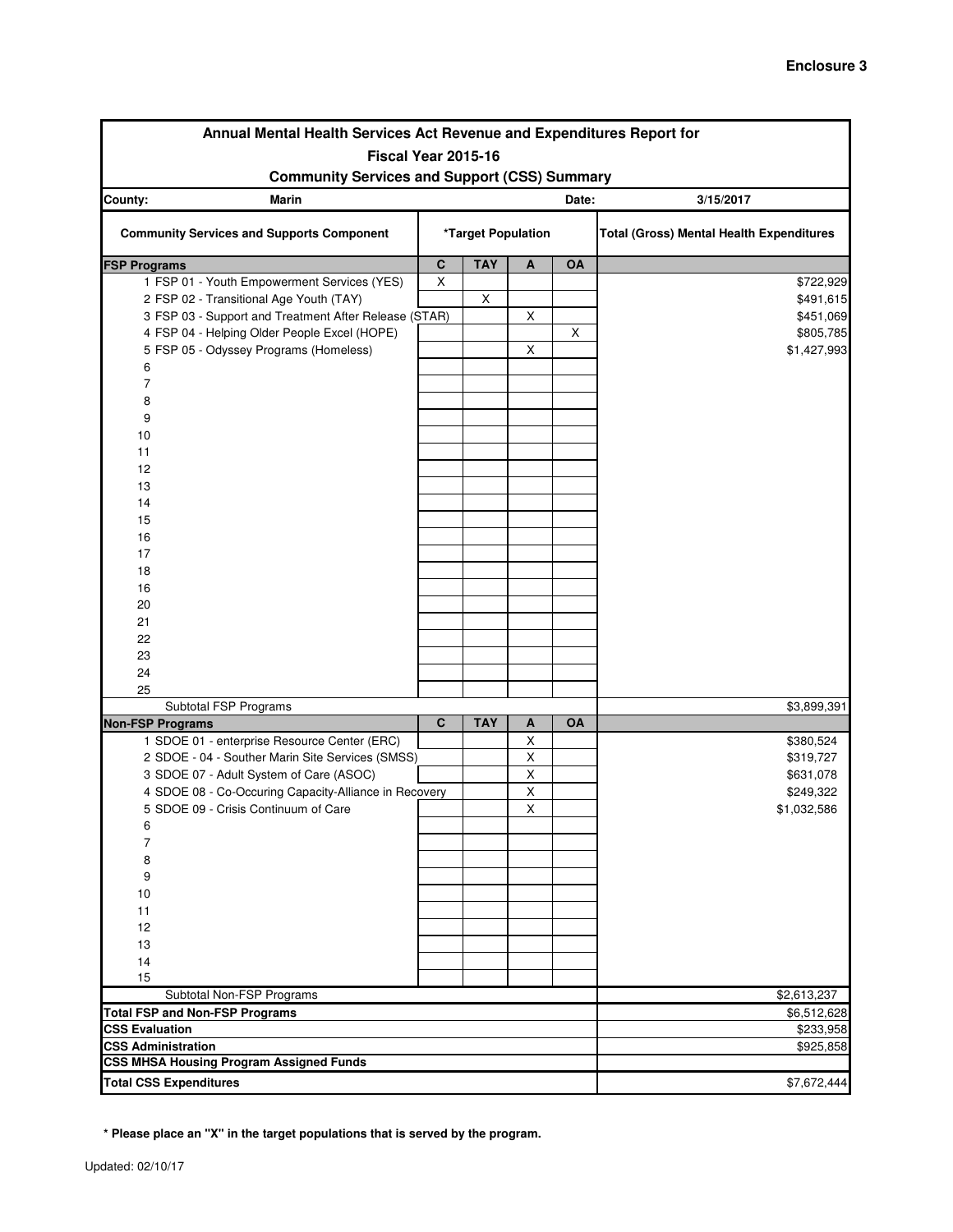| Annual Mental Health Services Act Revenue and Expenditure Report for                           |                |                     |    |           |                                    |                    |  |
|------------------------------------------------------------------------------------------------|----------------|---------------------|----|-----------|------------------------------------|--------------------|--|
| Fiscal Year 2015-16                                                                            |                |                     |    |           |                                    |                    |  |
| Prevention and Early Intervention (PEI) Summary                                                |                |                     |    |           |                                    |                    |  |
| County:<br>Marin                                                                               | Date:          |                     |    |           |                                    |                    |  |
| <b>Prevention and Early Intervention Component</b>                                             |                | **Target Population |    |           | <b>Total (Gross) Mental Health</b> | <b>Estimated %</b> |  |
| <b>PEI Programs-Prevention</b>                                                                 | $\mathbf{C}$   | <b>TAY</b>          | A  | OA        |                                    |                    |  |
| 1 PEI-1 Early Childhood MH Consultation - ECMH                                                 | $\pmb{\times}$ |                     |    |           | \$230,000.00                       | 21%                |  |
| 2 PEI-2 Triple P (Positive Parenting Program) Marin                                            | $\pmb{\times}$ |                     |    |           | \$62,000.00                        | 6%                 |  |
| 3 PEI-4 Transition Age Youth (TAY) 50%                                                         |                | X                   |    |           | \$79,999.50                        | 7%                 |  |
| 4 PEI-5 Latino Community Connection                                                            |                |                     | X  |           | \$203,855.00                       | 18%                |  |
| 5 PEI-7 Older Adult Prevention and Early Intervention 33%                                      |                |                     |    | X         | \$33,000.00                        | 3%                 |  |
| 6 PEI-11 Vietnamese Community Connection                                                       |                |                     | X  |           | \$47,849.00                        | 4%                 |  |
| 7 PEI-12 Community and Provider PEI Training                                                   |                |                     | X  |           | \$31,711.00                        | 3%                 |  |
| 8 PEI-18 School Age PEI Programs                                                               | X              |                     |    |           | \$284,419.00                       | 26%                |  |
| 9 PET-19 Veteran's Community Connection                                                        |                |                     | X  |           | \$36,902.00                        | 3%                 |  |
| 10 PEI-20 Statewide Prevention and Early Intervention                                          |                |                     | X  |           | \$95,619.00                        | 9%                 |  |
| 11                                                                                             |                |                     |    |           |                                    | 0%                 |  |
| 12                                                                                             |                |                     |    |           |                                    | 0%                 |  |
| 13                                                                                             |                |                     |    |           |                                    | 0%                 |  |
| 14                                                                                             |                |                     |    |           |                                    | 0%                 |  |
| 15                                                                                             |                |                     |    |           |                                    | 0%                 |  |
| Subtotal PEI Programs-Prevention                                                               |                |                     |    |           | \$1,105,355                        | 100%               |  |
| PEI Programs-Early Intervention                                                                | $\mathbf{C}$   | <b>TAY</b>          | A  | <b>OA</b> |                                    |                    |  |
| 1 PEI-4 Transition Age Youth (TAY) 50%                                                         |                | X                   |    |           | \$79,999.50                        | 25%                |  |
| 2 PEI-6 Integrated Behavioral Health in Primary Care 100%                                      |                |                     | X  |           | \$167,080.00                       | 53%                |  |
| 3 PEI-7 Older Adult Prevention and Early Intervention 67%                                      |                |                     |    | х         | \$67,000.00                        | 21%                |  |
| 4                                                                                              |                |                     |    |           |                                    | 0%                 |  |
| 5                                                                                              |                |                     |    |           |                                    | 0%                 |  |
| 6                                                                                              |                |                     |    |           |                                    | 0%                 |  |
| 7                                                                                              |                |                     |    |           |                                    | 0%                 |  |
| 8                                                                                              |                |                     |    |           |                                    | $0\%$              |  |
| 9                                                                                              |                |                     |    |           |                                    | 0%                 |  |
| 10                                                                                             |                |                     |    |           |                                    |                    |  |
|                                                                                                |                |                     |    |           |                                    | 0%                 |  |
| 11                                                                                             |                |                     |    |           |                                    | 0%                 |  |
| 12                                                                                             |                |                     |    |           |                                    | $0\%$              |  |
| 13                                                                                             |                |                     |    |           |                                    | 0%                 |  |
| 14                                                                                             |                |                     |    |           |                                    | 0%                 |  |
| 15                                                                                             |                |                     |    |           |                                    | 0%                 |  |
| Subtotal PEI Programs-Early Intervention<br>PEI Programs-Other                                 | C              | <b>TAY</b>          | A  | <b>OA</b> | \$314,080                          | 100%               |  |
| 1                                                                                              |                |                     |    |           |                                    | 0%                 |  |
| 2                                                                                              |                |                     |    |           |                                    | $0\%$              |  |
|                                                                                                |                |                     |    |           |                                    |                    |  |
| 3<br>4                                                                                         |                |                     |    |           |                                    | 0%<br>0%           |  |
|                                                                                                |                |                     |    |           |                                    |                    |  |
| 5                                                                                              |                | \$0                 | 0% |           |                                    |                    |  |
| Subtotal PEI Programs-Other<br>Subtotal PEI Programs-Prevention & Early Intervention and Other |                | \$1,419,434         | 0% |           |                                    |                    |  |
| <b>PEI Evaluation</b>                                                                          |                |                     |    |           | \$52,005                           |                    |  |
| <b>PEI Administration</b>                                                                      |                |                     |    |           | \$205,086                          |                    |  |
| PEI Funds transfer to CalMHSA or JPA                                                           |                |                     |    |           | \$75,000                           |                    |  |
| <b>Total PEI Expenditures</b>                                                                  |                |                     |    |           | \$1,751,525                        |                    |  |

**\* If PEI programs are combined, the County shall estimate the percentage of funds dedicated to each Program.**

**\* Please place an "X" in the target populations that is served by each program.**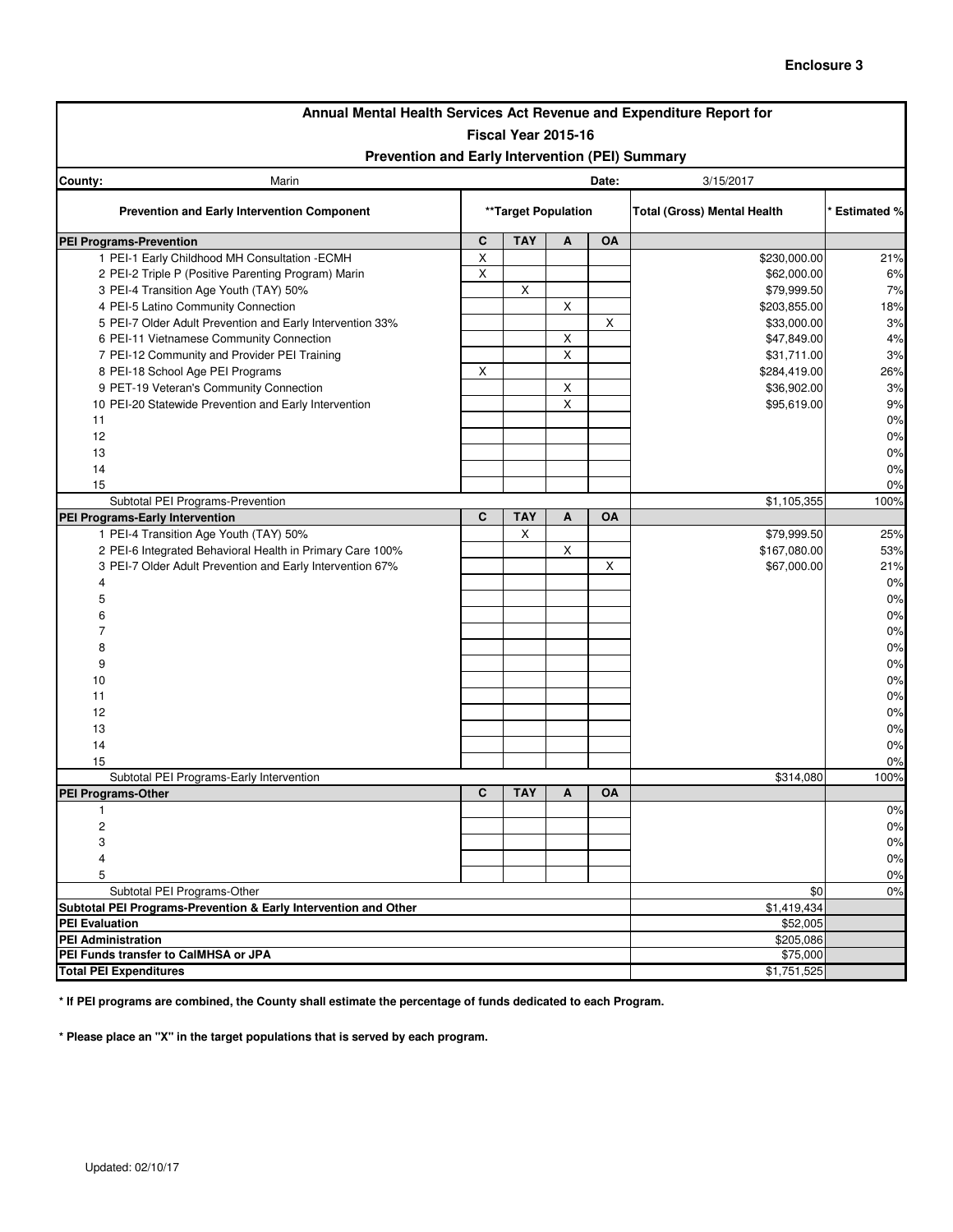| Annual Mental Health Services Act Revenue and Expenditure Report for |                    |            |                  |       |                                                 |  |  |  |  |
|----------------------------------------------------------------------|--------------------|------------|------------------|-------|-------------------------------------------------|--|--|--|--|
| Fiscal Year 2015-16                                                  |                    |            |                  |       |                                                 |  |  |  |  |
| <b>Innovation (INN) Summary</b>                                      |                    |            |                  |       |                                                 |  |  |  |  |
| Marin<br>County:                                                     |                    |            |                  | Date: | 3/15/2017                                       |  |  |  |  |
| <b>Innovation Component</b>                                          | *Target Population |            |                  |       | <b>Total (Gross) Mental Health Expenditures</b> |  |  |  |  |
| <b>Innovation Programs</b>                                           | $\overline{c}$     | <b>TAY</b> | $\boldsymbol{A}$ | OA    |                                                 |  |  |  |  |
| 1 Client Choice & Hosp. Prevention Prog.                             |                    | X          | $\mathsf{X}$     |       | \$4,469                                         |  |  |  |  |
| 2 Young Adult Services Project                                       |                    | X          |                  |       | \$12,033                                        |  |  |  |  |
| 3                                                                    |                    |            |                  |       |                                                 |  |  |  |  |
| 4                                                                    |                    |            |                  |       |                                                 |  |  |  |  |
| 5                                                                    |                    |            |                  |       |                                                 |  |  |  |  |
| 6                                                                    |                    |            |                  |       |                                                 |  |  |  |  |
| 7                                                                    |                    |            |                  |       |                                                 |  |  |  |  |
| 8                                                                    |                    |            |                  |       |                                                 |  |  |  |  |
| 9                                                                    |                    |            |                  |       |                                                 |  |  |  |  |
| 10                                                                   |                    |            |                  |       |                                                 |  |  |  |  |
| 11                                                                   |                    |            |                  |       |                                                 |  |  |  |  |
| 12                                                                   |                    |            |                  |       |                                                 |  |  |  |  |
| 13                                                                   |                    |            |                  |       |                                                 |  |  |  |  |
| 14                                                                   |                    |            |                  |       |                                                 |  |  |  |  |
| 15                                                                   |                    |            |                  |       |                                                 |  |  |  |  |
| 16                                                                   |                    |            |                  |       |                                                 |  |  |  |  |
| 17                                                                   |                    |            |                  |       |                                                 |  |  |  |  |
| 18                                                                   |                    |            |                  |       |                                                 |  |  |  |  |
| 19                                                                   |                    |            |                  |       |                                                 |  |  |  |  |
| 20                                                                   |                    |            |                  |       |                                                 |  |  |  |  |
| 21                                                                   |                    |            |                  |       |                                                 |  |  |  |  |
| 22                                                                   |                    |            |                  |       |                                                 |  |  |  |  |
| 23                                                                   |                    |            |                  |       |                                                 |  |  |  |  |
| 24                                                                   |                    |            |                  |       |                                                 |  |  |  |  |
| 25                                                                   |                    |            |                  |       |                                                 |  |  |  |  |
| <b>Subtotal</b>                                                      |                    |            |                  |       | \$16,502                                        |  |  |  |  |
| <b>Innovation Evaluation</b>                                         |                    |            |                  |       |                                                 |  |  |  |  |
| <b>Innovation Administration</b>                                     |                    |            |                  |       | \$2,189                                         |  |  |  |  |
| <b>Total Innovation Expenditures</b>                                 | \$18,691           |            |                  |       |                                                 |  |  |  |  |

**\* Please place an "X" in each target population served by the program.**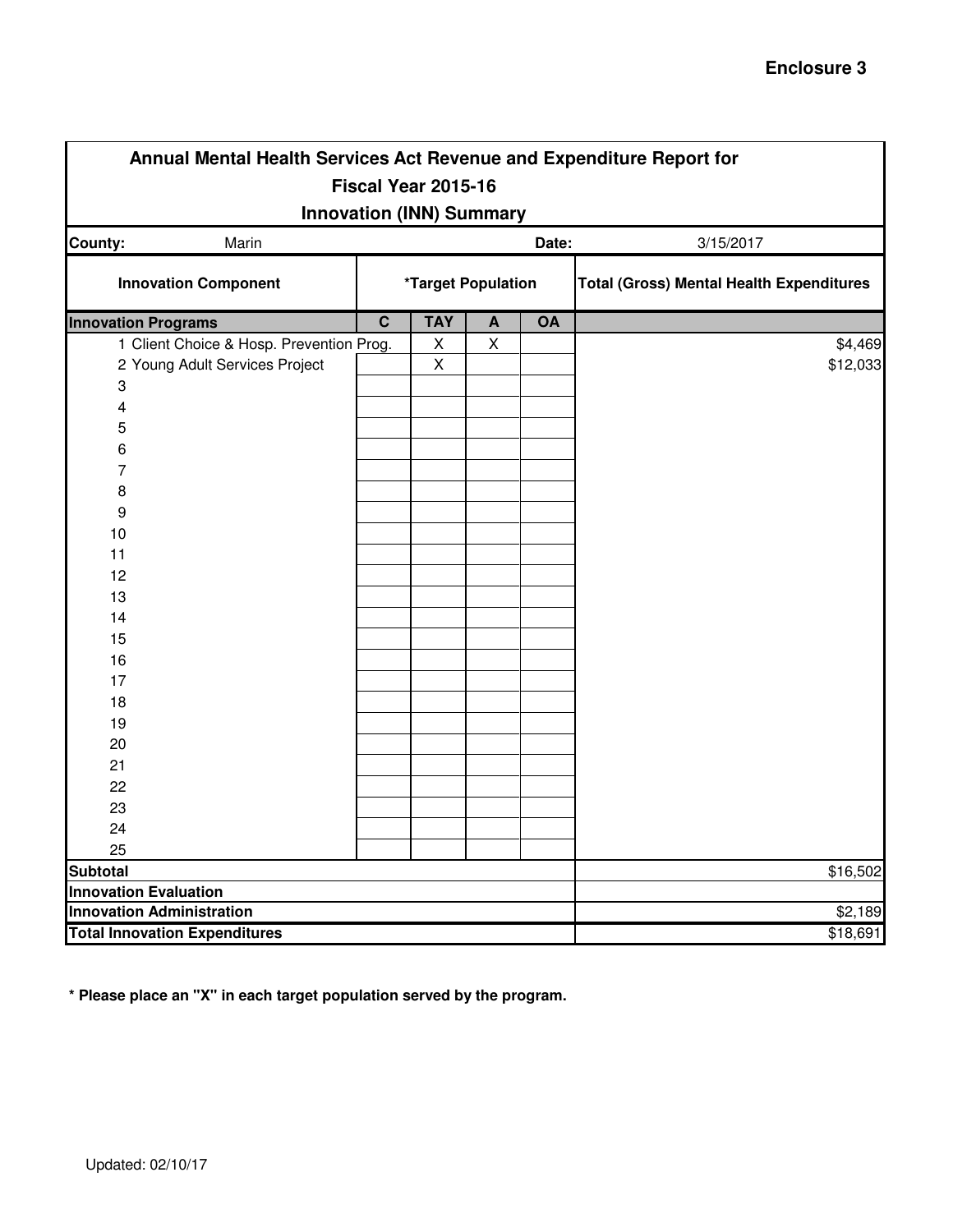|                               | Annual Mental Health Services Act Revenue and Expenditure Report for |                     |                                                       |           |  |  |  |
|-------------------------------|----------------------------------------------------------------------|---------------------|-------------------------------------------------------|-----------|--|--|--|
|                               |                                                                      | Fiscal Year 2015-16 |                                                       |           |  |  |  |
|                               |                                                                      |                     | <b>Workforce Education and Training (WET) Summary</b> |           |  |  |  |
| County:                       | Marin                                                                | Date:<br>3/15/2017  |                                                       |           |  |  |  |
|                               | <b>Workforce Education and Training Component</b>                    |                     | (A) Total (Gross) Mental Health Expenditures          |           |  |  |  |
| <b>WET Funding Category</b>   |                                                                      |                     |                                                       |           |  |  |  |
|                               | <b>Workforce Staffing Support</b>                                    |                     |                                                       | \$27,582  |  |  |  |
|                               | <b>Training and Technical Assistance</b>                             |                     |                                                       | \$49,588  |  |  |  |
|                               | Mental Health Career Pathways Programs                               |                     |                                                       |           |  |  |  |
|                               | Residency and Internship Programs                                    |                     |                                                       | \$157,624 |  |  |  |
|                               | <b>Financial Incentive Programs</b>                                  |                     |                                                       |           |  |  |  |
| <b>Total WET Programs</b>     |                                                                      |                     |                                                       | \$234,794 |  |  |  |
| <b>WET Administration</b>     |                                                                      |                     |                                                       |           |  |  |  |
|                               | <b>WET Evaluation (if applicable)</b>                                |                     |                                                       |           |  |  |  |
| <b>Total WET Expenditures</b> |                                                                      |                     |                                                       | \$234,794 |  |  |  |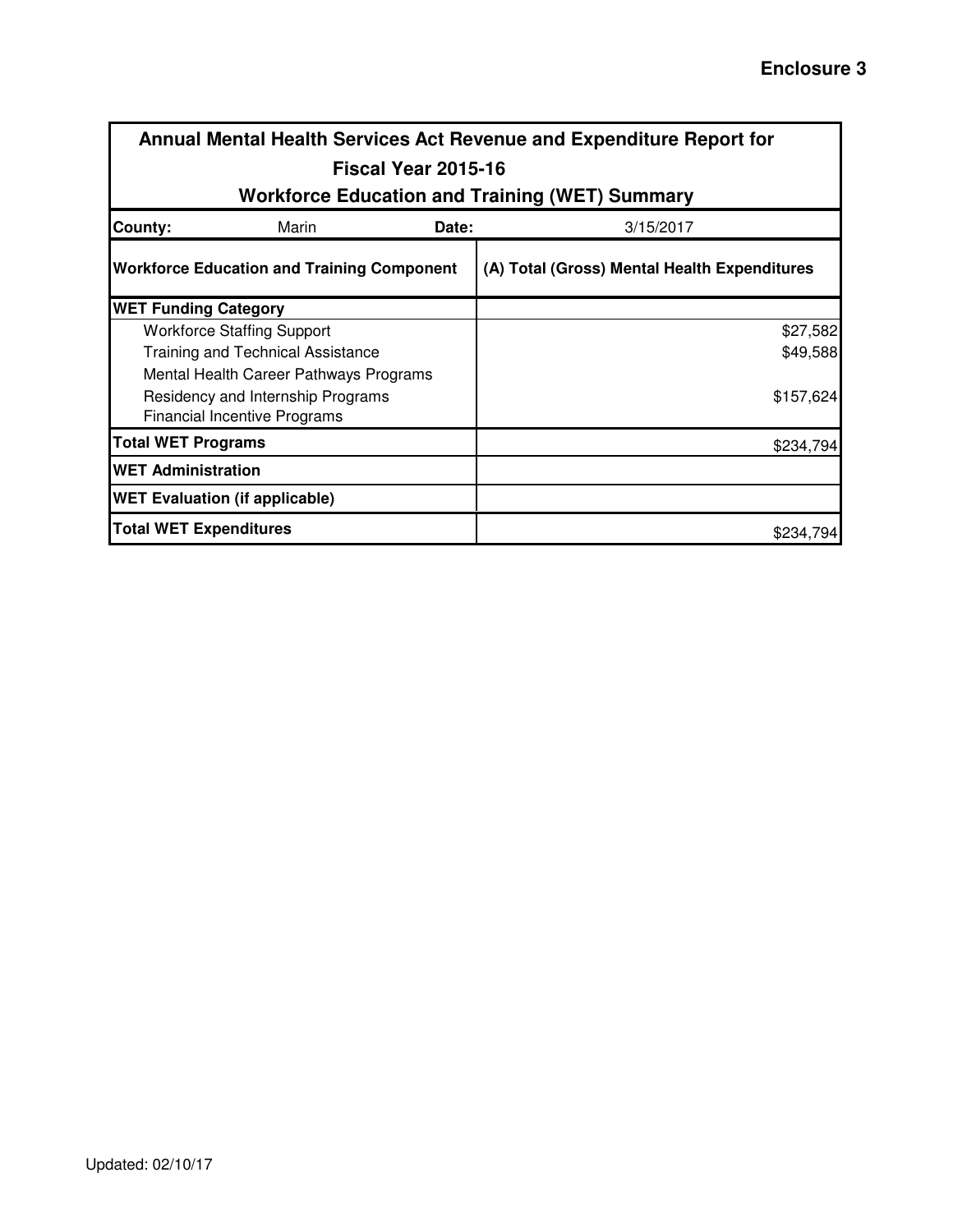## **Enclosure 3**

| Annual Mental Health Services Act Revenue and Expenditure Report for |                                                 |  |  |  |  |  |  |  |
|----------------------------------------------------------------------|-------------------------------------------------|--|--|--|--|--|--|--|
| Fiscal Year 2015-16                                                  |                                                 |  |  |  |  |  |  |  |
| <b>Capital Facilities/Technological Needs (CF/TN) Summary</b>        |                                                 |  |  |  |  |  |  |  |
| Marin<br>County:                                                     | Date:<br>3/15/2017                              |  |  |  |  |  |  |  |
| <b>Capital Facility/Technological Needs Projects</b>                 | <b>Total (Gross) Mental Health Expenditures</b> |  |  |  |  |  |  |  |
| <b>Capital Facility Projects</b>                                     |                                                 |  |  |  |  |  |  |  |
| 1                                                                    |                                                 |  |  |  |  |  |  |  |
| 2                                                                    |                                                 |  |  |  |  |  |  |  |
| 3                                                                    |                                                 |  |  |  |  |  |  |  |
| 4                                                                    |                                                 |  |  |  |  |  |  |  |
| 5                                                                    |                                                 |  |  |  |  |  |  |  |
| 6                                                                    |                                                 |  |  |  |  |  |  |  |
| 7                                                                    |                                                 |  |  |  |  |  |  |  |
| 8                                                                    |                                                 |  |  |  |  |  |  |  |
| 9                                                                    |                                                 |  |  |  |  |  |  |  |
| 10                                                                   |                                                 |  |  |  |  |  |  |  |
| 11                                                                   |                                                 |  |  |  |  |  |  |  |
| 12                                                                   |                                                 |  |  |  |  |  |  |  |
| <b>Total CF Projects</b><br><b>Capital Facility Administration</b>   | \$0                                             |  |  |  |  |  |  |  |
| <b>CF Evaluation (if applicable)</b>                                 |                                                 |  |  |  |  |  |  |  |
| <b>Total Capital Facility Expenditures</b>                           | \$0                                             |  |  |  |  |  |  |  |
| <b>Technological Needs Projects</b>                                  |                                                 |  |  |  |  |  |  |  |
| 1 MR-01 IT Planning Consultant                                       |                                                 |  |  |  |  |  |  |  |
| 2 MR-02 Practice Management                                          | \$41,199                                        |  |  |  |  |  |  |  |
| 3 MR-03 Scanning                                                     | \$22,853                                        |  |  |  |  |  |  |  |
| 4 MR-04 E-Prescribing-RxNT                                           |                                                 |  |  |  |  |  |  |  |
| 5 MR-05 Electronic Health Record Upgrade                             | \$49,523                                        |  |  |  |  |  |  |  |
| 6 MR-06 Consumer Family Empowerment                                  |                                                 |  |  |  |  |  |  |  |
| 7                                                                    |                                                 |  |  |  |  |  |  |  |
| 8                                                                    |                                                 |  |  |  |  |  |  |  |
| 9                                                                    |                                                 |  |  |  |  |  |  |  |
| 10                                                                   |                                                 |  |  |  |  |  |  |  |
| 11                                                                   |                                                 |  |  |  |  |  |  |  |
| 12                                                                   |                                                 |  |  |  |  |  |  |  |
| 13                                                                   |                                                 |  |  |  |  |  |  |  |
| <b>Total TN Projects</b>                                             | \$113,575                                       |  |  |  |  |  |  |  |
| <b>Technological Needs Administration</b>                            | \$15,062                                        |  |  |  |  |  |  |  |
| TN Evaluation (if applicable)                                        |                                                 |  |  |  |  |  |  |  |
| <b>Total Technological Needs Expenditures</b>                        | \$128,637                                       |  |  |  |  |  |  |  |
| <b>Total CFTN Expenditures</b>                                       | \$128,637                                       |  |  |  |  |  |  |  |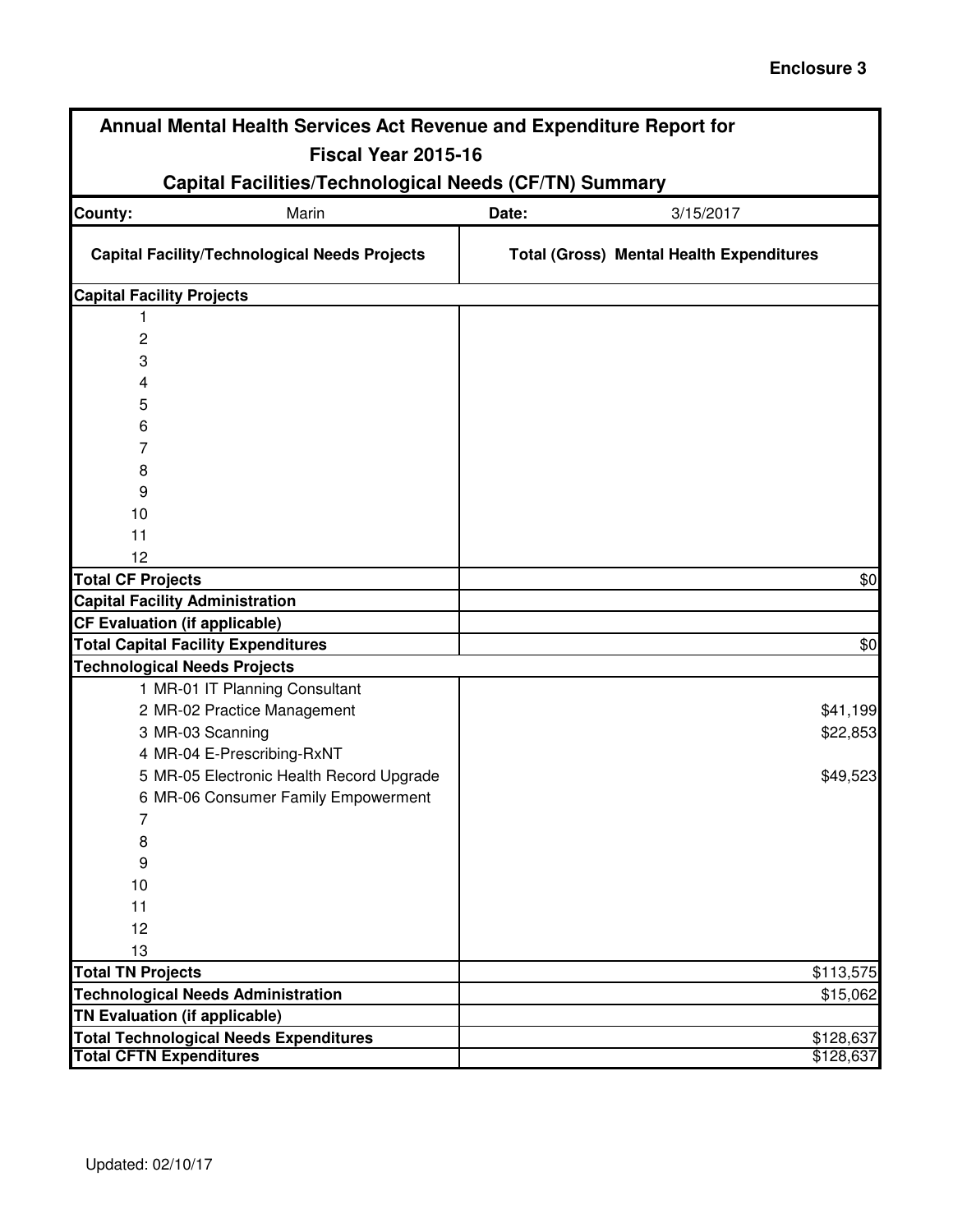| Annual Mental Health Services Act Revenue and Expenditure Report for |                                           |                                                              |       |                                   |  |  |  |  |  |
|----------------------------------------------------------------------|-------------------------------------------|--------------------------------------------------------------|-------|-----------------------------------|--|--|--|--|--|
|                                                                      |                                           | Fiscal Year 2015-16                                          |       |                                   |  |  |  |  |  |
|                                                                      | <b>Other MHSA Funds Summary</b>           |                                                              |       |                                   |  |  |  |  |  |
| County:                                                              | Marin                                     |                                                              | Date: | 1/0/1900                          |  |  |  |  |  |
|                                                                      |                                           |                                                              |       | <b>Total (Gross) Expenditures</b> |  |  |  |  |  |
|                                                                      |                                           |                                                              |       |                                   |  |  |  |  |  |
|                                                                      |                                           | Training, Technical Assistance and Capacity Building (TTACB) |       |                                   |  |  |  |  |  |
|                                                                      |                                           |                                                              |       |                                   |  |  |  |  |  |
|                                                                      | <b>WET Regional Partnerships (WET RP)</b> |                                                              |       |                                   |  |  |  |  |  |
|                                                                      |                                           |                                                              |       |                                   |  |  |  |  |  |
|                                                                      | PEI Statewide Projects (PEI SW)           |                                                              |       |                                   |  |  |  |  |  |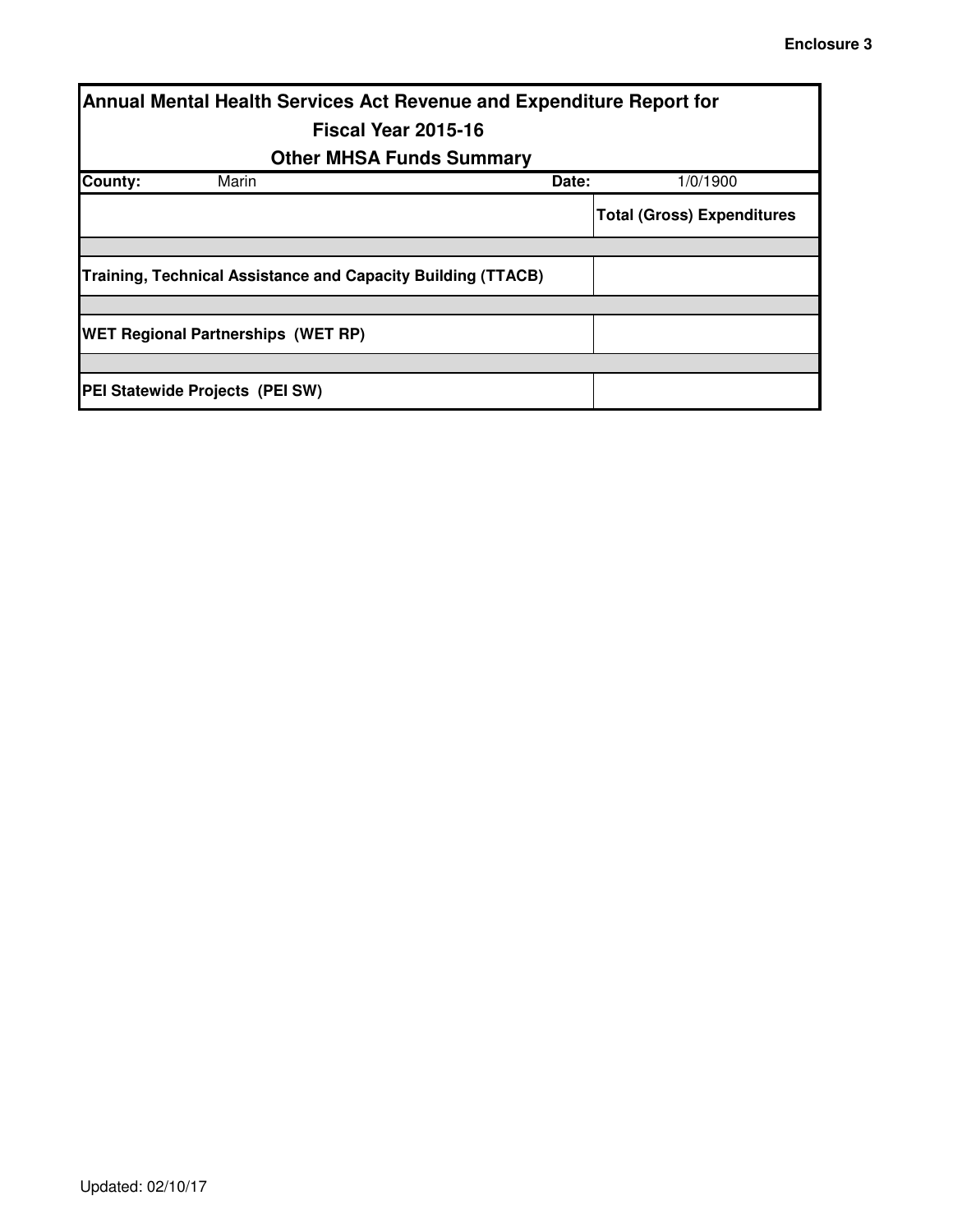|                                           | Annual Mental Health Services Act Revenue and Expenditure Report for |       |                                   |     |  |  |  |  |
|-------------------------------------------|----------------------------------------------------------------------|-------|-----------------------------------|-----|--|--|--|--|
|                                           | Fiscal Year 2015-16                                                  |       |                                   |     |  |  |  |  |
| <b>Unencumbered Housing Funds Summary</b> |                                                                      |       |                                   |     |  |  |  |  |
| County:                                   | Marin                                                                | Date: | 3/15/2017                         |     |  |  |  |  |
|                                           |                                                                      |       | <b>Total (Gross) Expenditures</b> |     |  |  |  |  |
|                                           | <b>Unencumbered MHSA Housing Funds</b>                               |       |                                   | \$0 |  |  |  |  |
|                                           |                                                                      |       |                                   |     |  |  |  |  |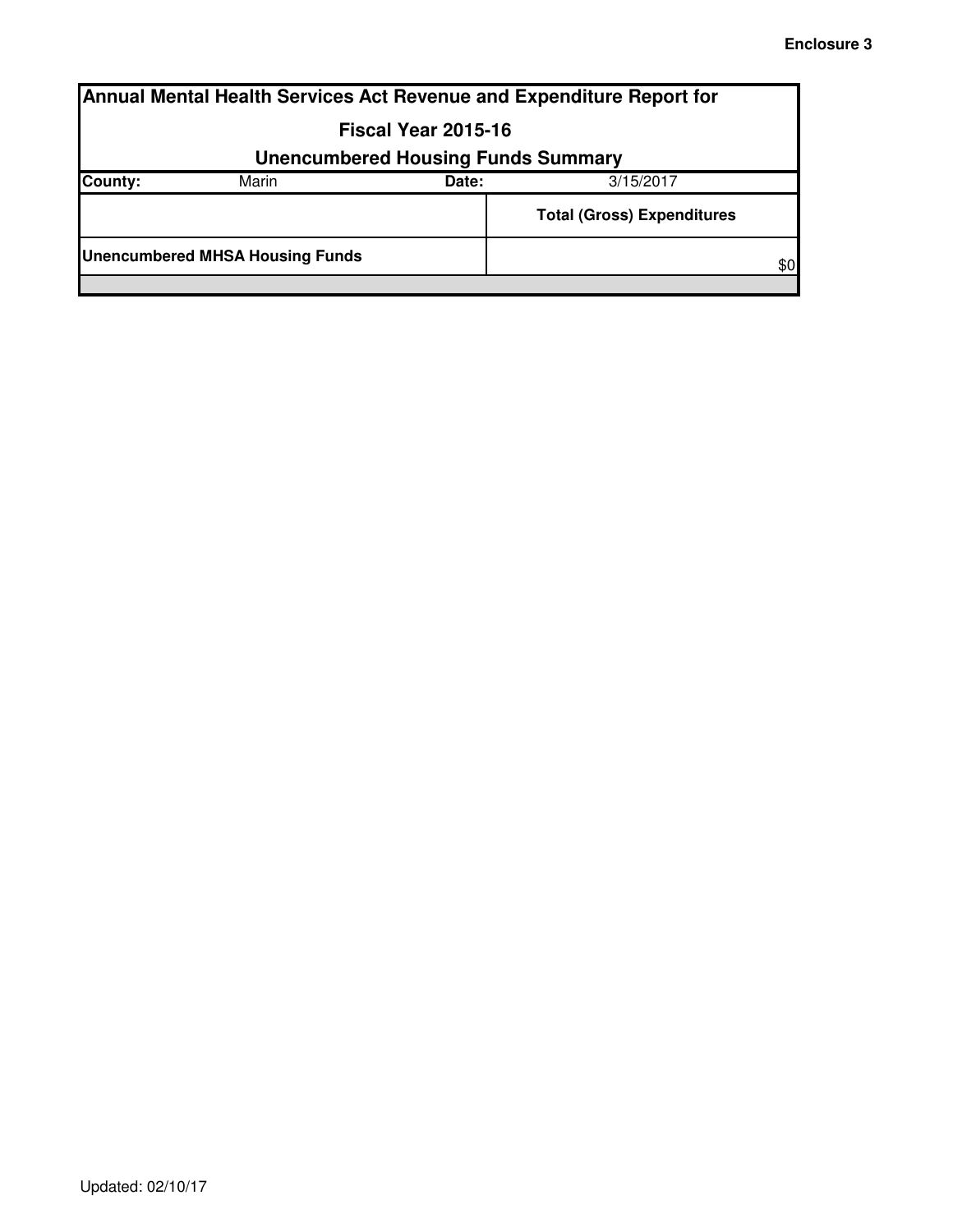### **Annual Mental Health Services Act Revenue and Expenditure Report FY 2015-16 Summary**

**TABLE ACOUNTY:** Marin

# **DATE: 3/15/2017**

 **PEI Statewide Funds assigned to CalMHSA?** 

(Yes)

|                                                    | (A)                                          | (B)                                     | (C)         | (D)                                    | (E)                                                        | (F)          | (G)                                 | (H)                                              | (1)                                                 | (J)                | (K)       | (L)                                   |
|----------------------------------------------------|----------------------------------------------|-----------------------------------------|-------------|----------------------------------------|------------------------------------------------------------|--------------|-------------------------------------|--------------------------------------------------|-----------------------------------------------------|--------------------|-----------|---------------------------------------|
| Fiscal Year 2015-16                                | Community<br>Services and<br><b>Supports</b> | Prevention<br>and Early<br>Intervention | Innovation  | Workforce<br>Education<br>and Training | Capital<br><b>Facilities and</b><br>Technological<br>Needs | <b>TTACB</b> | <b>WET Regional</b><br>Partnerships | <b>PEI Statewide</b><br>Projects<br><b>Funds</b> | <b>Unencumbered</b><br><b>MHSA Housing</b><br>Funds | Prudent<br>Reserve | Interest  | <b>Total-All</b><br><b>Components</b> |
| 1 Unspent MHSA Funds Available in the MHS Fund1    |                                              |                                         |             |                                        |                                                            |              |                                     |                                                  |                                                     |                    |           |                                       |
| a Local Prudent Reserve                            |                                              |                                         |             |                                        |                                                            |              |                                     |                                                  |                                                     | \$2,175,490        |           | \$2,175,490                           |
| b FY 2006-07 Funds                                 |                                              |                                         |             |                                        |                                                            |              |                                     |                                                  |                                                     |                    |           | \$0                                   |
| c FY 2007-08 Funds                                 |                                              |                                         |             |                                        |                                                            |              |                                     |                                                  |                                                     |                    |           | \$0                                   |
| d FY 2008-09 Funds                                 |                                              |                                         |             |                                        |                                                            |              |                                     |                                                  |                                                     |                    |           | \$0                                   |
| e FY 2009-10 Funds                                 |                                              |                                         |             |                                        |                                                            |              |                                     |                                                  |                                                     |                    |           | \$0                                   |
| FY 2010-11 Funds<br>f                              |                                              |                                         | \$1,458,561 |                                        | \$988,784                                                  |              |                                     |                                                  |                                                     |                    |           | \$2,447,345                           |
| g FY 2011-12 Funds                                 |                                              |                                         |             |                                        |                                                            |              |                                     |                                                  |                                                     |                    |           | \$0                                   |
| h FY 2012-13 Funds                                 |                                              |                                         |             |                                        |                                                            |              |                                     |                                                  |                                                     |                    |           | \$0                                   |
| FY 2013-14 Funds                                   | \$3,022,962                                  | \$136,041                               |             |                                        |                                                            |              |                                     |                                                  |                                                     |                    |           | \$3,159,003                           |
| FY 2014-15 Funds                                   | \$5,692,835                                  | \$1,863,212                             | \$256,927   | \$843,233                              | \$908,013                                                  |              |                                     |                                                  |                                                     |                    |           | \$9,564,220                           |
| k Interest                                         |                                              |                                         |             |                                        |                                                            |              |                                     |                                                  |                                                     |                    | \$528,628 | \$528,628                             |
| <b>TOTAL</b><br>$\mathbb{L}$                       | \$8,715,797                                  | \$1,999,253                             | \$1,715,488 | \$843,233                              | \$1,896,797                                                | \$0          | \$0                                 | \$0                                              | \$0                                                 | \$2,175,490        | \$528,628 | \$17,874,686                          |
| 2 MHSA Funds Revenue in FY 2015-16                 |                                              |                                         |             |                                        |                                                            |              |                                     |                                                  |                                                     |                    |           |                                       |
| a Transfer of funds from the Local Prudent Reserve |                                              |                                         |             |                                        |                                                            |              |                                     |                                                  |                                                     |                    |           | \$0                                   |
| b FY 2015-16 MHSA Revenue Received                 | \$6,122,607                                  | \$1,530,652                             | \$402,803   |                                        |                                                            |              |                                     |                                                  |                                                     |                    |           | \$8,056,062                           |
| c FY 2015-16 Interest Earned on MHSA Funds         |                                              |                                         |             |                                        |                                                            |              |                                     |                                                  |                                                     |                    | \$40,964  | \$40,964                              |
| d. TOTAL                                           | \$6,122,607                                  | \$1,530,652                             | \$402,803   |                                        |                                                            |              | \$0                                 |                                                  | \$0                                                 | \$0                | \$40,964  | \$8,097,026                           |
| 3 Expenditure and Funding Sources for FY 2015-162  |                                              |                                         |             |                                        |                                                            |              |                                     |                                                  |                                                     |                    |           |                                       |
| A MHSA Funds                                       |                                              |                                         |             |                                        |                                                            |              |                                     |                                                  |                                                     |                    |           |                                       |
| a FY 2006-07 MHSA Funds                            |                                              |                                         |             |                                        |                                                            |              |                                     |                                                  |                                                     |                    |           | \$0                                   |
| b FY 2007-08 MHSA Funds                            |                                              |                                         |             |                                        |                                                            |              |                                     |                                                  |                                                     |                    |           | \$0                                   |
| c FY 2008-09 MHSA Funds                            |                                              |                                         |             |                                        |                                                            |              |                                     |                                                  |                                                     |                    |           | \$0                                   |
| d FY 2009-10 MHSA Funds                            |                                              |                                         |             |                                        |                                                            |              |                                     |                                                  |                                                     |                    |           | \$0                                   |
| e FY 2010-11 MHSA Funds                            |                                              |                                         | \$18,691    |                                        | \$128,637                                                  |              |                                     |                                                  |                                                     |                    |           | \$147,328                             |
| f FY 2011-12 MHSA Funds                            |                                              |                                         |             |                                        |                                                            |              |                                     |                                                  |                                                     |                    |           | \$0                                   |
| g FY 2012-13 MHSA Funds                            |                                              |                                         |             |                                        |                                                            |              |                                     |                                                  |                                                     |                    |           | \$0                                   |
| h FY 2013-14 MHSA Funds                            | \$3,022,962                                  | \$136,041                               |             |                                        |                                                            |              |                                     |                                                  |                                                     |                    |           | \$3,159,003                           |
| FY 2014-15 MHSA Funds                              | \$2,134,067                                  | \$1,615,484                             |             | \$234,794                              |                                                            |              |                                     |                                                  |                                                     |                    |           | \$3,984,345                           |
| FY 2015-16 MHSA Funds                              |                                              | \$0                                     | \$0         | \$0                                    | \$0                                                        |              |                                     |                                                  |                                                     |                    |           | \$0                                   |
| MHSA Net Expenditures Subtotal for FY 2015-16      | \$5,157,029                                  | \$1,751,525                             | \$18,691    | \$234,794                              | \$128,637                                                  | \$0          | \$0                                 | \$0                                              | \$0                                                 |                    |           | \$7,290,676                           |
| k Interest                                         |                                              |                                         |             |                                        |                                                            |              |                                     |                                                  |                                                     |                    | \$0       | \$0                                   |
| <b>B</b> Other Funds                               |                                              |                                         |             |                                        |                                                            |              |                                     |                                                  |                                                     |                    |           |                                       |
| a 1991 Realignment                                 |                                              |                                         |             |                                        |                                                            |              |                                     |                                                  |                                                     |                    |           | \$0                                   |
| b Behavioral Health Subaccount                     |                                              |                                         |             |                                        |                                                            |              |                                     |                                                  |                                                     |                    |           | \$0                                   |
| c Other                                            | \$2,515,415                                  |                                         |             |                                        |                                                            |              |                                     |                                                  |                                                     |                    |           | \$2,515,415                           |
| TOTAL MHSA and Other Funding Sources               | \$7,672,444                                  | \$1,751,525                             | \$18,691    | \$234,794                              | \$128,637                                                  | \$0          | \$0                                 | \$0                                              | \$0                                                 |                    |           | \$9,806,091                           |
| D Total Program Expenditures                       | \$7,672,444                                  | \$1,751,525                             | \$18,691    | \$234,794                              | \$128,637                                                  | \$0          | \$0                                 | \$0                                              | \$0                                                 |                    | \$0       | \$9,806,091                           |
|                                                    |                                              |                                         |             |                                        |                                                            |              |                                     |                                                  |                                                     |                    |           |                                       |

NOTE TO COUNTY: Total MHSA and Other Funding Sources (3(C)), MUST match Total Program Expenditures (3(D)). If ERROR, recheck and correct.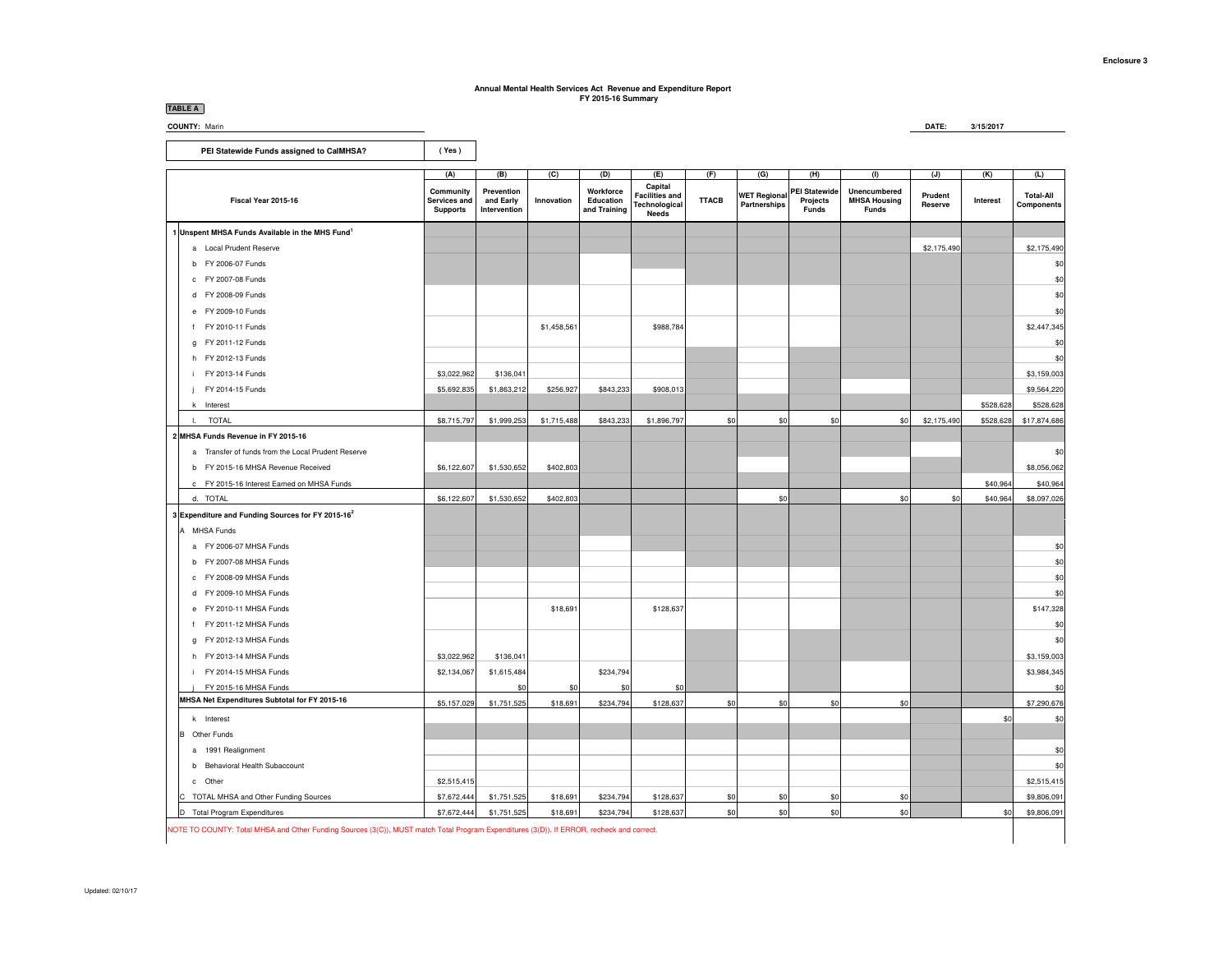| PEI Statewide Funds assigned to CalMHSA?                | (Yes)                                        |                                         |             |                                        |                                                                   |              |                                     |                                                  |                                                     |                    |           |                                |
|---------------------------------------------------------|----------------------------------------------|-----------------------------------------|-------------|----------------------------------------|-------------------------------------------------------------------|--------------|-------------------------------------|--------------------------------------------------|-----------------------------------------------------|--------------------|-----------|--------------------------------|
|                                                         | (A)                                          | (B)                                     | (C)         | (D)                                    | (E)                                                               | (F)          | (G)                                 | (H)                                              | (1)                                                 | $\overline{u}$     | (K)       | (L)                            |
| Fiscal Year 2015-16                                     | Community<br>Services and<br><b>Supports</b> | Prevention<br>and Early<br>Intervention | Innovation  | Workforce<br>Education<br>and Training | Capital<br><b>Facilities and</b><br>Technological<br><b>Needs</b> | <b>TTACB</b> | <b>WET Regional</b><br>Partnerships | <b>PEI Statewide</b><br>Projects<br><b>Funds</b> | Unencumbered<br><b>MHSA Housing</b><br><b>Funds</b> | Prudent<br>Reserve | Interest  | <b>Total-All</b><br>Components |
| 4 Transfers to Prudent Reserve, WET, CFTN3              |                                              |                                         |             |                                        |                                                                   |              |                                     |                                                  |                                                     |                    |           |                                |
| a FY 2013-14                                            |                                              |                                         |             |                                        |                                                                   |              |                                     |                                                  |                                                     |                    |           | \$0                            |
| b FY 2014-15                                            |                                              |                                         |             |                                        |                                                                   |              |                                     |                                                  |                                                     |                    |           | \$0                            |
| c FY 2015-16                                            |                                              |                                         |             |                                        |                                                                   |              |                                     |                                                  |                                                     |                    |           | \$0                            |
| Total Transfers to Prudent Reserve, WET, CFTN           | \$0                                          | \$0                                     | \$0         | \$0                                    | \$0                                                               |              |                                     |                                                  |                                                     | \$0                |           | \$0                            |
| 5 Adjustments <sup>4</sup>                              |                                              |                                         |             |                                        |                                                                   |              |                                     |                                                  |                                                     |                    |           |                                |
| a Local Prudent Reserve                                 |                                              |                                         |             |                                        |                                                                   |              |                                     |                                                  |                                                     |                    |           | \$0                            |
| b FY 2006-07 Funds                                      |                                              |                                         |             |                                        |                                                                   |              |                                     |                                                  |                                                     |                    |           | \$0                            |
| c FY 2007-08 Funds                                      |                                              |                                         |             |                                        |                                                                   |              |                                     |                                                  |                                                     |                    |           | \$0                            |
| d FY 2008-09 Funds                                      |                                              |                                         |             |                                        |                                                                   |              |                                     |                                                  |                                                     |                    |           | \$0                            |
| e FY 2009-10 Funds                                      |                                              |                                         |             |                                        |                                                                   |              |                                     |                                                  |                                                     |                    |           | \$0                            |
| f FY 2010-11 Funds                                      |                                              |                                         |             |                                        |                                                                   |              |                                     |                                                  |                                                     |                    |           | \$0                            |
| g FY 2011-12 Funds                                      |                                              |                                         |             |                                        |                                                                   |              |                                     |                                                  |                                                     |                    |           | \$0                            |
| h FY 2012-13 Funds                                      |                                              |                                         |             |                                        |                                                                   |              |                                     |                                                  |                                                     |                    |           | \$0                            |
| i FY 2013-14 Funds                                      |                                              |                                         |             |                                        |                                                                   |              |                                     |                                                  |                                                     |                    |           | \$0                            |
| FY 2014-15 Funds                                        |                                              |                                         |             |                                        |                                                                   |              |                                     |                                                  |                                                     |                    |           | \$0                            |
| k FY 2015-16 Funds                                      |                                              |                                         |             |                                        |                                                                   |              |                                     |                                                  |                                                     |                    |           | \$0                            |
| I Interest                                              |                                              |                                         |             |                                        |                                                                   |              |                                     |                                                  |                                                     |                    |           | \$0                            |
| m TOTAL                                                 | \$0                                          | \$0                                     | \$0         | \$0                                    | \$0                                                               | \$0          | \$0                                 | \$0                                              | \$0                                                 | \$0                | \$0       | \$0                            |
| 6 Unspent MHSA Funds in the Local MHS Fund <sup>5</sup> |                                              |                                         |             |                                        |                                                                   |              |                                     |                                                  |                                                     |                    |           |                                |
| a Local Prudent Reserve Balance                         |                                              |                                         |             |                                        |                                                                   |              |                                     |                                                  |                                                     | \$2,175,490        |           | \$2,175,490                    |
| b FY 2006-07 Funds                                      |                                              |                                         |             | \$0                                    |                                                                   |              |                                     |                                                  |                                                     |                    |           | \$0                            |
| c FY 2007-08 Funds                                      |                                              |                                         |             | \$0                                    | \$0                                                               |              |                                     |                                                  |                                                     |                    |           | \$0                            |
| d FY 2008-09 Funds                                      | \$0                                          | \$0                                     | \$0         | \$0                                    | \$0                                                               | \$0          | \$0                                 | \$0                                              |                                                     |                    |           | \$0                            |
| e FY 2009-10 Funds                                      | \$0                                          | \$0                                     | \$0         | \$0                                    | \$0                                                               | \$0          | \$0                                 | \$0                                              |                                                     |                    |           | \$0                            |
| f FY 2010-11 Funds                                      | \$0                                          | \$0                                     | \$1,439,870 | \$0                                    | \$860,147                                                         | \$0          | \$0                                 | \$0                                              |                                                     |                    |           | \$2,300,017                    |
| g FY 2011-12 Funds                                      | \$0                                          | \$0                                     | \$0         | \$0                                    | \$0                                                               | \$0          | \$0                                 | \$0                                              |                                                     |                    |           | \$0                            |
| h FY 2012-13 Funds                                      | \$0                                          | \$0                                     | \$0         | \$0                                    | \$0                                                               |              | \$0                                 |                                                  |                                                     |                    |           | \$0                            |
| i FY 2013-14 Funds                                      | \$0                                          | \$0                                     | \$0         | \$0                                    | \$0                                                               |              | \$0                                 |                                                  |                                                     |                    |           | \$0                            |
| FY 2014-15 Funds                                        | \$3,558,768                                  | \$247,728                               | \$256,927   | \$608,439                              | \$908,013                                                         |              | \$0                                 |                                                  | \$0                                                 |                    |           | \$5,579,875                    |
| k FY 2015-16 Funds                                      | \$6,122,607                                  | \$1,530,652                             | \$402,803   | \$0                                    | \$0                                                               |              | \$0                                 |                                                  | \$0                                                 |                    |           | \$8,056,062                    |
| Interest<br>$\mathbf{I}$                                |                                              |                                         |             |                                        |                                                                   |              |                                     |                                                  |                                                     |                    | \$569,592 | \$569,592                      |
| m TOTAL                                                 | \$9,681,375                                  | \$1,778,380                             | \$2,099,600 | \$608,439                              | \$1,768,160                                                       | \$0          | \$0                                 | \$0                                              | \$0                                                 | \$2,175,490        | \$569,592 | \$18,681,035                   |

| <b>Estimated FFP Revenue Generated In FY 2015-16</b><br>Amount |  |       | <b>RER Contact Person</b> |
|----------------------------------------------------------------|--|-------|---------------------------|
|                                                                |  | Name  | Shahrzad Momenzadeh       |
| \$2,418.753                                                    |  | Title | Accountant II             |

|                           | <b>RER Contact Person</b>   |
|---------------------------|-----------------------------|
| Name                      | Shahrzad Momenzadeh         |
| Title<br>Accountant II    |                             |
| Phone<br>(415) 473 - 6935 |                             |
| Email                     | smomenzadeh@marincounty.org |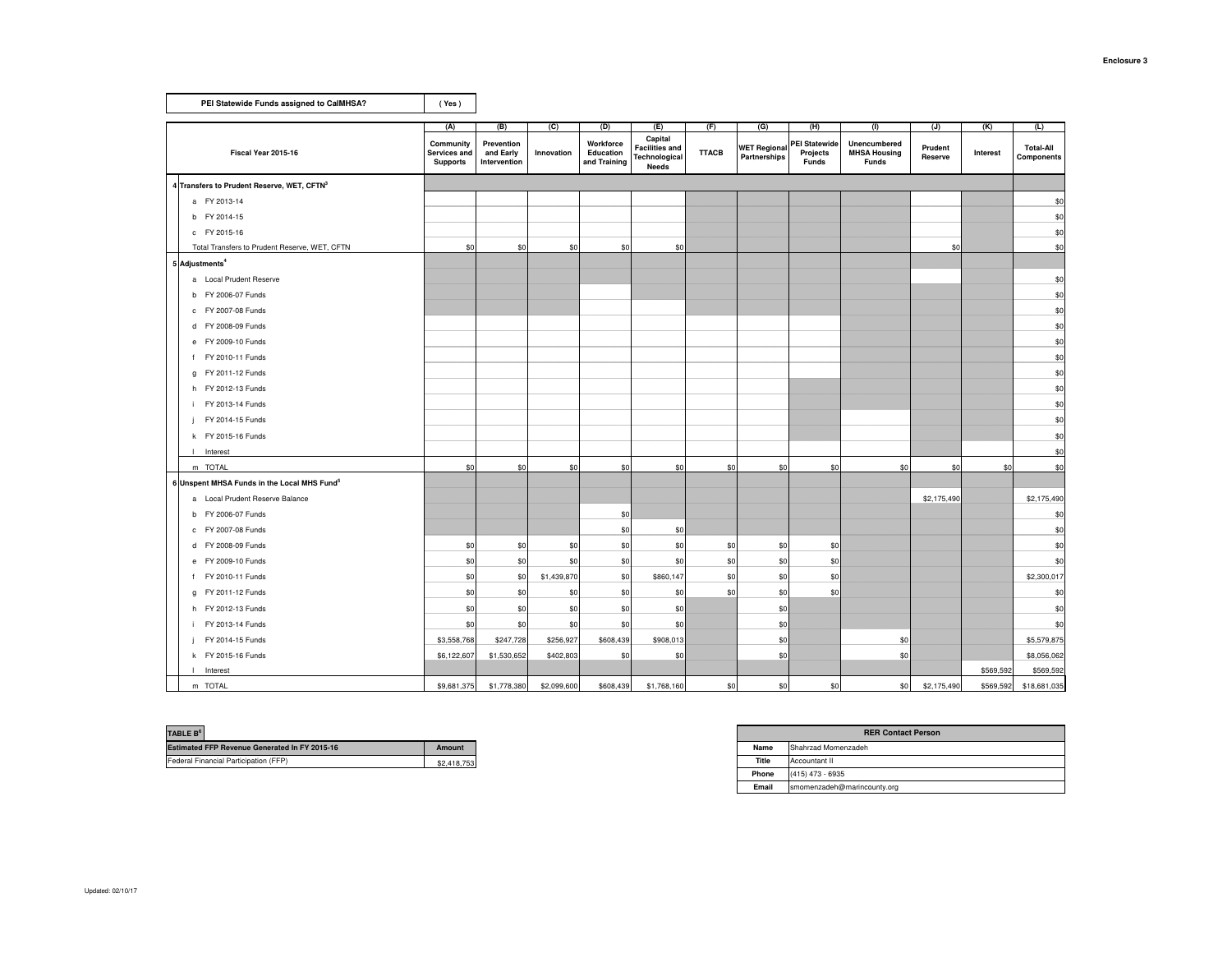| Annual Mental Health Services Act Revenue and Expenditure Report for |           |                        |                              |  |  |  |  |  |  |  |
|----------------------------------------------------------------------|-----------|------------------------|------------------------------|--|--|--|--|--|--|--|
| Fiscal Year 2015-16<br><b>Adjustments Summary</b>                    |           |                        |                              |  |  |  |  |  |  |  |
| <b>Marin</b><br>County:                                              | 1/0/1900  |                        |                              |  |  |  |  |  |  |  |
| Component                                                            | <b>FY</b> | Date:<br><b>Amount</b> | <b>Reason For Adjustment</b> |  |  |  |  |  |  |  |
|                                                                      |           |                        |                              |  |  |  |  |  |  |  |
|                                                                      |           |                        |                              |  |  |  |  |  |  |  |
|                                                                      |           |                        |                              |  |  |  |  |  |  |  |
|                                                                      |           |                        |                              |  |  |  |  |  |  |  |
|                                                                      |           |                        |                              |  |  |  |  |  |  |  |
|                                                                      |           |                        |                              |  |  |  |  |  |  |  |
|                                                                      |           |                        |                              |  |  |  |  |  |  |  |
|                                                                      |           |                        |                              |  |  |  |  |  |  |  |
|                                                                      |           |                        |                              |  |  |  |  |  |  |  |
|                                                                      |           |                        |                              |  |  |  |  |  |  |  |
|                                                                      |           |                        |                              |  |  |  |  |  |  |  |
| <b>TOTAL</b>                                                         |           | \$0                    |                              |  |  |  |  |  |  |  |

NOTE TO COUNTY: Total Adjustments recorded in the Adjustments Summary worksheet MUST match Total Adjustments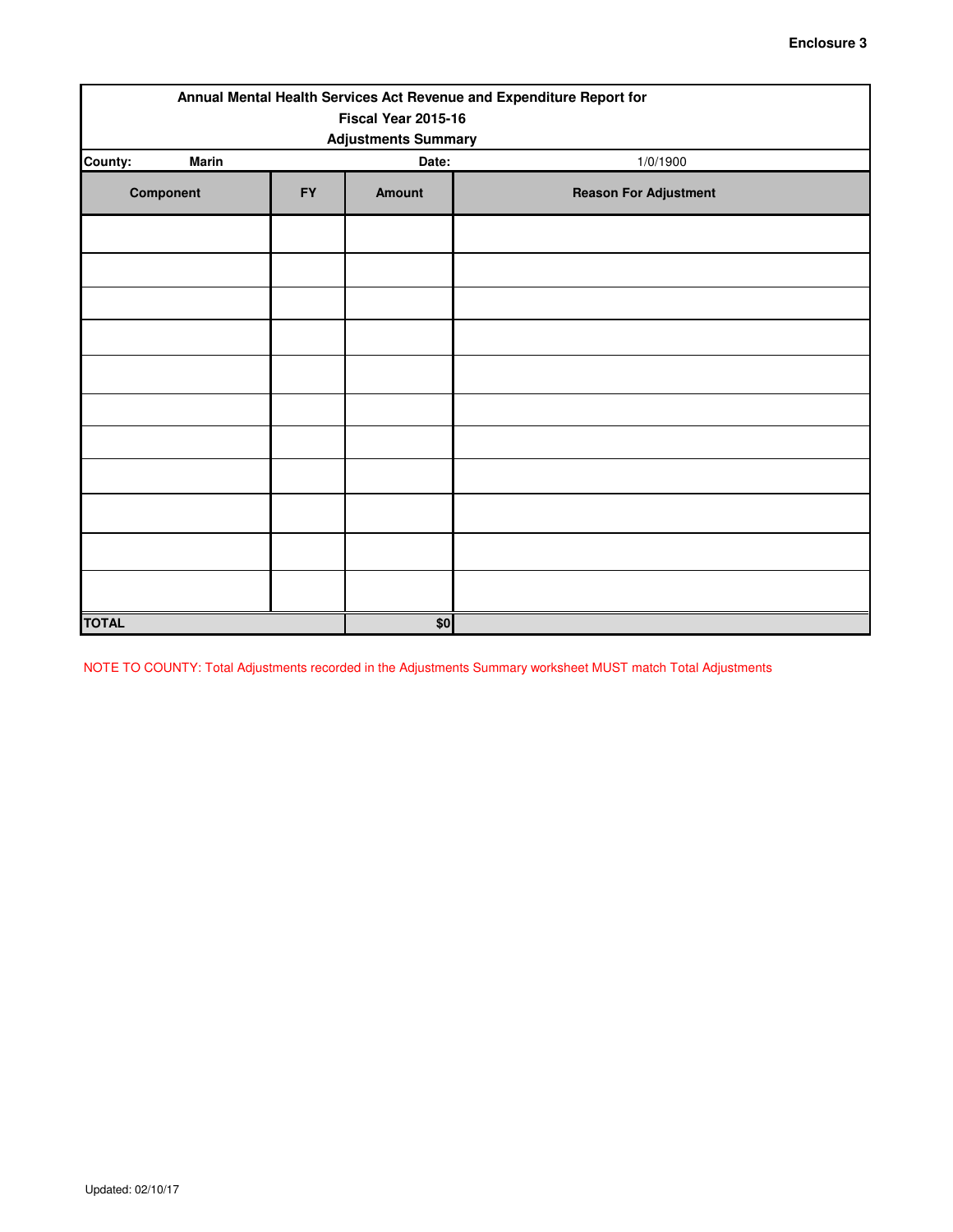### **Annual Mental Health Services Act Revenue and Expenditure Report FY 2015-16**

### **END NOTES:**

<sup>1</sup> Total unspent funds from prior fiscal years MUST match the Total Unspent Funds in the Local MHS Fund reported on the prior yea  $2$  Expenditure funding sources for each component must equal the total program expenditures as reported on the Component Summ Worksheets.

<sup>3</sup>WIC Section 5892(b) permits a County to use up to 20 percent of the average amount of funds allocated to the county for the previ five years to fund technological needs and capital facilities, human resource needs, and a prudent reserve. The amount of funds transferred from CSS will be reported in the CSS column as a negative amount. The funds transferred into WET, CFTN, or Prudent Reserve should be reflected as a positive amount. For each year reported, the amount transferred from CSS should equal zero when added to the funds transferred into WET, CFTN, or Prudent Reserve.

<sup>4</sup> Pavments from the MHSA Fund should be reflected in the Adiustments section as a negative amount. Receipts into the MHSA Fur should be reflected in the Adjustments section as a positive amount.

<sup>5</sup>Total Unspent funds in the Local MHS Fund will auto populate for each Fiscal Year.

 $6$ The FFP amount represents the estimated FFP revenue generated in FY 2015-16 and attributed to MHSA.